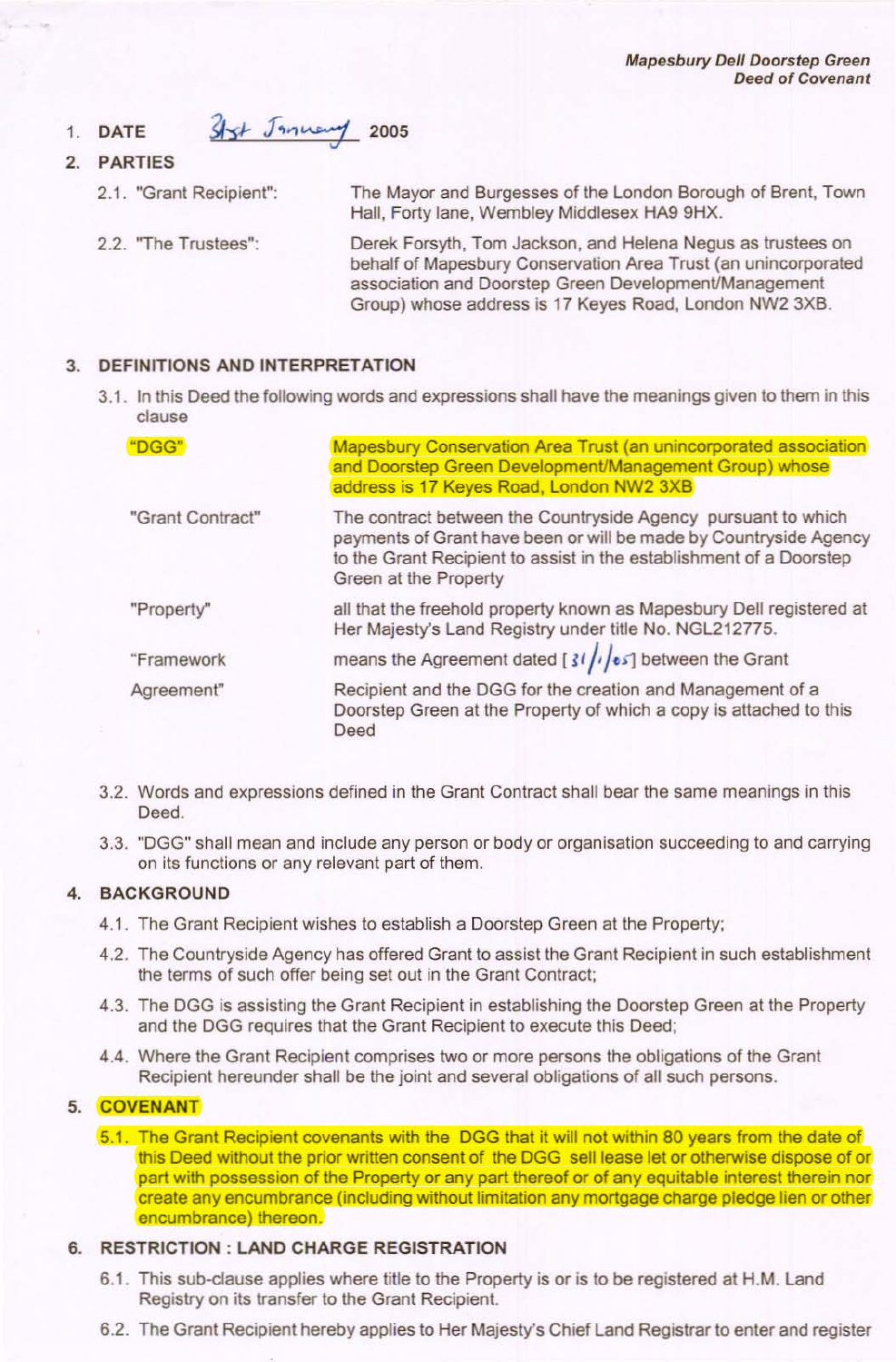a Restriction on the Tille to the Property to give effect to clause 5 above and clause 8 below to read as follows:

"No disposition of the registered estate by the proprietor of the registered estate or by the proprietor of any registered charge is to be registered without either (i) a certificate signed by or on behalf of the Mapesbury Conservation Area Trust (an unincorporated association and Doorstep Green Development/Management Group) whose address is 17 Keyes Road, London NW2 3XB by its authorised officer or trustees that the provisions of clause 5 of a Deed of Covenant dated  $\left[\frac{3}{1}, \frac{1}{10}\right]$  of light and made between (1) The Mayor and Burgesses of the London Borough of Breht ahd (2) Derek Forsyth, Tom Jackson, and Helena Negus as trustees on behalf of Mapesbury Conservation Area Trust (an unincorporated association and Doorstep Green DevelopmenVManagement Group) or (ii) a certificate signed by the Solicitor for the time being of the Mayor and Burgesses of the London Borough of Brent of Town Hall Forty Lane Wembley. Middlesex HA9 9HD that the provisions of clause 8 of a Deed of Covenant dated  $\lceil 3i / \sqrt{2^{5}} \rceil$  and made between (1) The Mayor and Burgesses of the London Borough of Brent arid (2) Derek Forsyth, Tom Jackson, and Helena Negus as trustees on behalf of Mapesbury Conservation Area Trust an unincorporated association and Doorstep Green DevelopmenVManagement Group) have been complied with."

### 7. ASSIGNMENT

The DGG and any successor or assignee of DGG may assign the benefit of this Deed to such person as it thinks fit only if such successor or assignee undertakes with the Council to perform the obligations on the part of the DGG set out in the Framework Agreement and be bound by the Framework **Agreement** 

### 8. DURATION

This Deed shall cease to have effect on the first of any of the following events occuring,: -

- 8.1. 80 years after the date of this Deed
- 8.2. Where the DGG fails to respond within 1 month to any notice bythe Grant Recipient to DGG requesting any release or modification of the Deed of Covenant;
- 8.3. passes or serves notice of a proposed resolution to dissolve or otherwise cause to exist;
- 8.4. Where the DGG is in breach of any of its obligations under the Framework Agreement and fails to remedy such breach within fifteen days of receipt of a written notice from the Grant Recipient requiring that the same be remedied;
- 8.5. where DGG is or becomes insolvent;
- 8.6. where the DGG ceases to any material extent to carry out the Volunteer Services

8

### 9 Notices

- 9.3 All notices, documents or other communications to be given hereunder shall be in writing and shall be transmitted by first class registered or recorded delivery mail, to the party being served at the address for that party given in clause 2 or such other or additional address as may be notified in writing by one party to the other.
- 9.4 Any such notice sent by mail shall be deemed to have been duly served three working days after the date of posting.

EXECUTED as a Deed by the Grant Recipient and delivered on the date mentioned in clause 1.